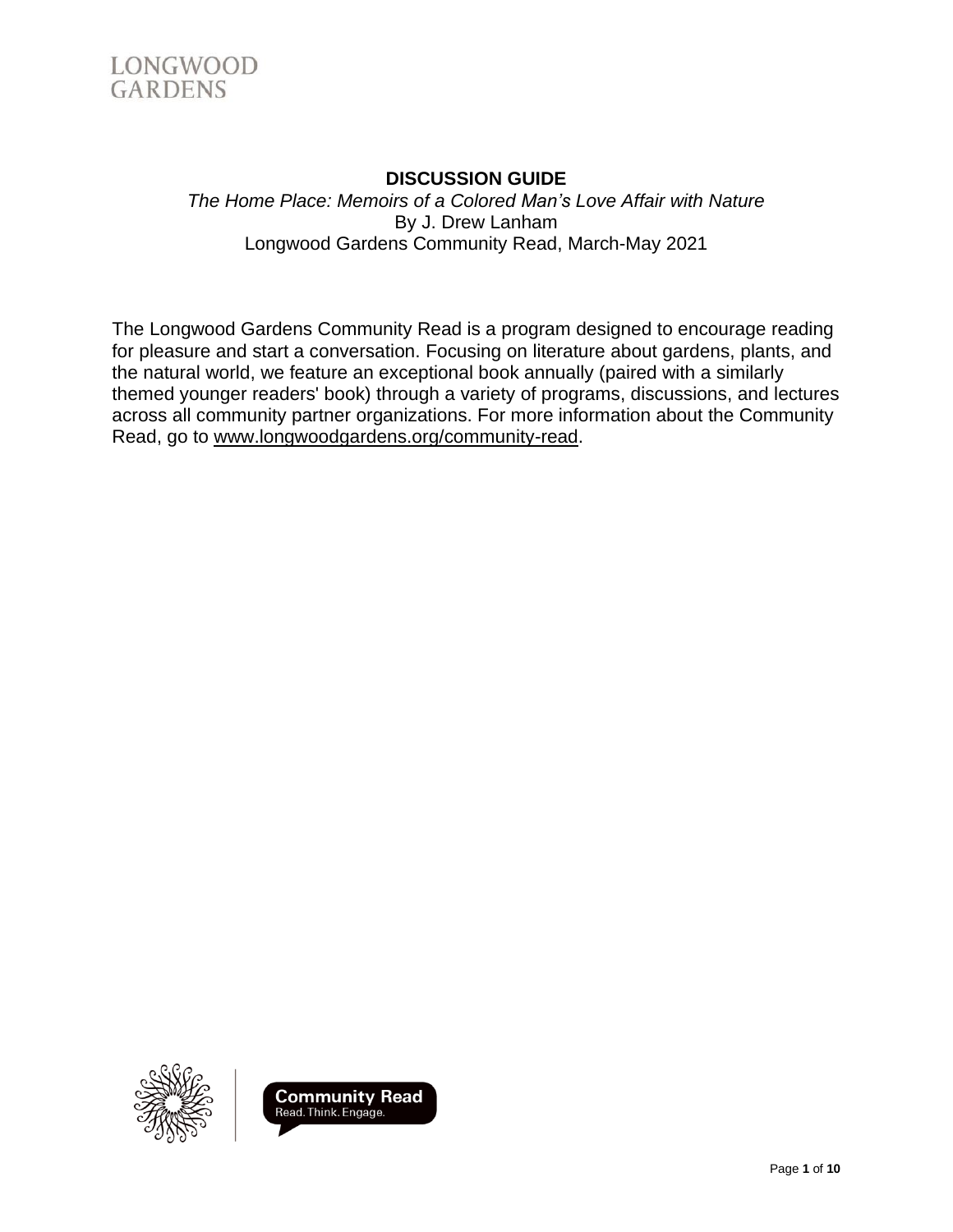## **WHY THIS BOOK WAS SELECTED**

The ideas behind specific book selections usually start close to home for the Longwood Gardens Community Read team. This year is no exception. We considered fascination with plants, gardens, and nature. Where might it start for someone? How it might grow into something more? Might we feature writing about the germination of that inspirational seed as it sprouts and eventually flowers into a career or hobby? Might we also feature a new perspective at the same time? Could we also highlight the fauna that are intricately connected to our gardens, meadows, and forests? Books are amazing at conveying many ideas, so surely, we could address all these ideas.

In 2021 we indeed are featuring two books that touch on all these ideas—*The Home Place: Memoirs of a Colored Man's Love Affair with Nature* by J. Drew Lanham (adult book) and *Ruby's Birds* by Mya Thompson (for younger readers). In *Ruby's Birds*, a little girl discovers her spark – birds - in her own city neighborhood. They enliven her world and excite her about nature. Her own journey begins. Birds are also a lifelong passion for Drew Lanham in his book *The Home Place*, as he examines his history and path, its influences, and his struggles. Readers follow his journey as a successful, wildlife ecologist who along the way uncovers lessons about legacy and his own need to inject deeper sense of human caring into his life and work.

For the last few years, a diversity of viewpoints and literary genres have become increasingly important to Longwood Gardens. There are so many good books, writers, perspectives, and ideas to explore. Indeed, we believe that beauty comes in many forms. The human experience is equally diverse and beautiful. There are voices that need to be heard and appreciated. Discovering beauty is an idea that is fundamental to the Community Read.

For all our Community Readers, we truly hope that you enjoy these books as much as we do. And, we want to hear from you! After you read the books please reach out and share your thoughts. Email [library@longwoodgardens.org,](mailto:library@longwoodgardens.org) or post on Facebook, Twitter, and Instagram using **#CommunityRead**. Tell a friend or colleague about the books. Think about planning an event or book discussion.

-David Sleasman, Director of Library and Information Services, Longwood Gardens



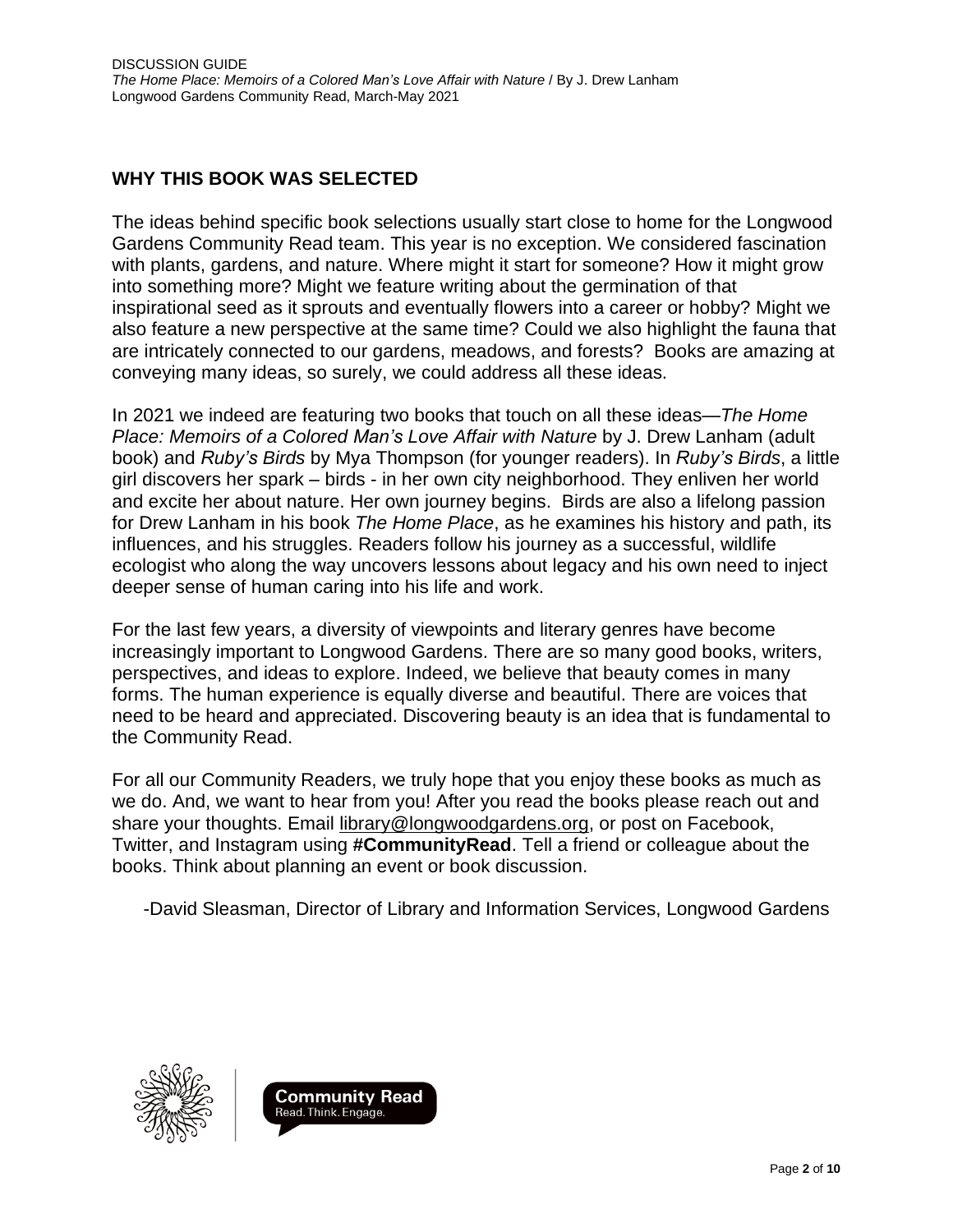# **SELECTED QUOTES FROM** *THE HOME PLACE* **TO USE FOR SOCIAL MEDIA**

"Somehow my color often casts my love affair with nature in shadow. Being who and what I am doesn't fit the common calculus. I am the rare bird, the oddity: appreciated by some for my different perspective and discounted by others as an unnecessary nuisance, an unusually colored fish out of water. But in all my time wandering I've yet to have a wild creature question my identity. Not a single cardinal or ovenbird has ever paused in dawnsong declaration to ask the reason for my being." (Me: An Introduction, p. 4)

"I believe the best way to begin reconnecting humanity's heart, mind, and soul to nature is for us to share our individual stories." (Me, An Introduction, p. 7)

"From childhood, I've relied on field guides to help me appreciate both the stunning and the subtle difference among birds. Even now, I pore over every field guide I can get my hands on – in awe of the diverse catalog of color and form lavishly depicting beings I admire." (A Field Guide to the Four chapter, p. 67)

"The stories in *A Sand County Almanac* reminded me of the Home Place life I was already living. But there were other pleasures in the book, too. Leopold was obsessive about chronicling the seasons. He painted their nuances with words and in the process revealed a love for land that connected humankind to nature as a moral imperative…I was in love. The book would become sacred to me. It was my catalyst." (A Field Guide to the Four chapter, p. 70)

"From clouds and rainfall to streams and creeks, lakes and ponds, the sea and back again to the heavens, water is the lifeblood of us all. As enticing as creeks can be, as inspiriting as lake sunsets are, water more humbly born is where it all begins. In seeps and quiet oozing, this water works its way upward and outward from unseen aquifers." (Life's Spring chapter, p. 125)

"A conservation success story, eastern bluebirds went from being threatened with extinction in the early to mid-twentieth century to being a common backyard bird that people readily claim as their own. They live in human-hewn nest boxes instead of competing for the scare natural cavities that so many other birds covet. People everywhere are enchanted with the birds' beauty, soothing songs, and apparently gentle natures." (The Bluebird of Enlightenment chapter, p. 135-136)



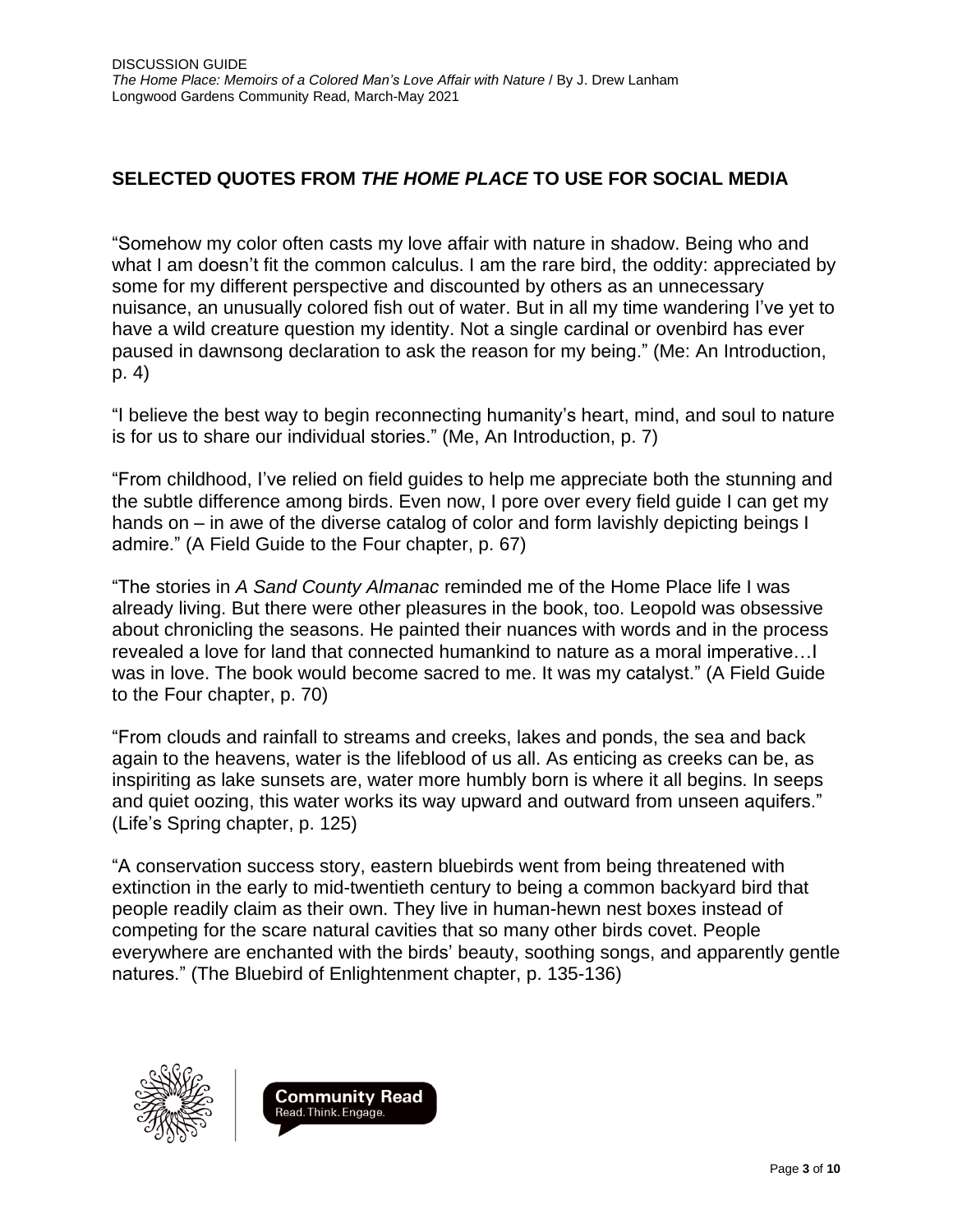"The years have melted, softened, much that I once saw as black and white, morphing it into shades of gray. My good is Aldo Leopold's good; an ethic of inclusion, promoting the wholeness of nature and treating the land and the wild things that live on it as fellow citizens to be respected and nurtured." (The Bluebird of Enlightenment chapter, p. 142)

"The wild things and places belong to all of us. So while I can't fix the bigger problems of race in the United States—can't suggest a means by which I, and others like me, will always feel safe—I can prescribe a solution in my own small corner. Get more of people of color 'out there.'" (Birding While Black chapter, p. 157)

"For all those years of running from anything resembling religion and all the scientific training that tells me to doubt anything outside the prescribed confidence limits, I find myself defined these days more by what I cannot see than by what I can. As I wander into the predawn dark of an autumn wood, I feel the presence of things beyond flesh, bone, and blood. My being expands to fit the limitlessness of the wild world. My senses flush to full and my heartbeat quickens with the knowledge that I am not alone." (New Religion chapter, p. 176)

"I think about land a lot. In fact, I am possessed by it. I think about the lay of the land, how it came to be, what natural forces have changed it, what human forces have mangled it, how concrete and asphalt doom it. I think about the promise it holds for the future and what history it preserves from the past." (Thinking chapter, p. 177)

"Suddenly I realized that I did have heroes in my family: the survivors who had lived through the most inhumane conditions and had yet produced farmers and teachers and college professors." (Digging chapter, p. 198)

"Fortunately, history can be redeemed by the passage of time, circumstance, and people courageous enough to change things." (Digging chapter, p. 199)

"Trying to do what's best by nature is a guessing game with long-term stakes. Good decisions mean that the soil and water will prosper. The trees will prosper. The wild things will prosper. In that natural prospering all of us will become wealthier in richer dawn choruses and endless golden sunsets. The investment is called legacy. If I can see, feel, touch, and smell these things once more on a piece of land I can call my own, I'll be home again." (Patchwork Legacy chapter, p. 212)



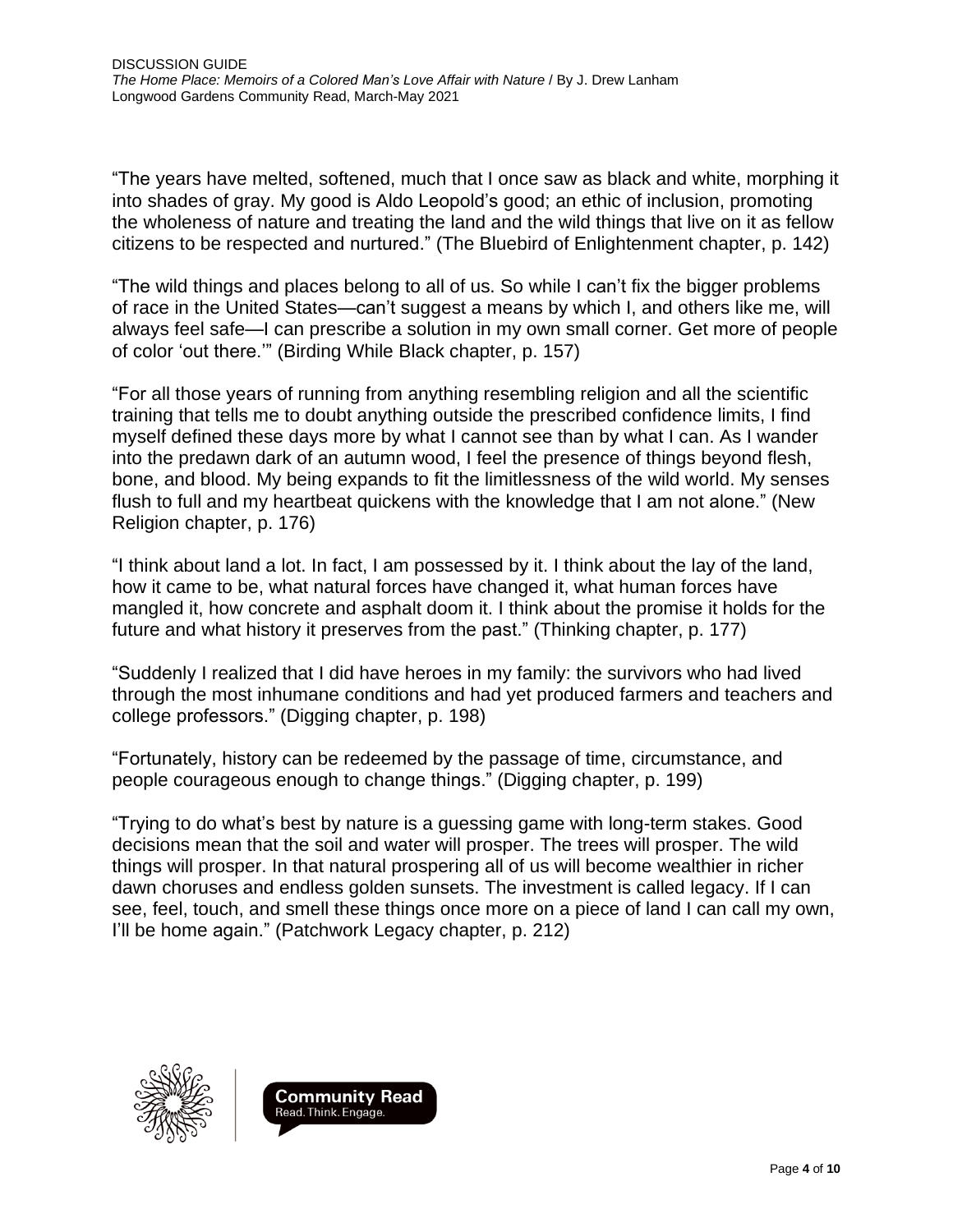## **DISCUSSION GUIDE**

The Longwood Community Read team has been watching Drew Lanham's writing for a couple of years now, since reading his contribution to *The Colors of Nature: Culture, Identity, and the Natural World* (See the brief review in the Additional Resources ). Drew's essay is "Hope and Feather: A Crisis in Birder Identification." After that first essay, we then started to notice his writing appearing elsewhere. We were excited to see his memoir*, The Home Place*, published so we can enjoy his poetic, heartfelt prose that draws the reader into his native South Carolina landscape. He has so much to say. The Community Read Team thinks his voice is an important one to share with our community.

Lanham's writing parallels some previous books featured in the Community Read--Aldo Leopold's *A Sand County Almanac* and Hope Jahren's *Lab Girl*. The former has been hugely influential across the globe. Drew Lanham draws special inspiration from Leopold's work into his own professional life, and also his caring worldview. *The Home Place* also stands in distinct parallel to Jahren's book, an international bestseller. Lanham and Jahren both chronicle the struggle to become respected scientists and, in the process, battle cultural forces as much as the challenges of the practice of science itself. Despite obstacles, both are driven to push beyond these social barriers and thrive. Both offer their own stories to call out these problematic issues, offer insight, and inspire. (See the Additional Resources section for links to our Discussion Guides for *A Sand County Almanac* and *Lab Girl*)

These are three themes we find particularly important in *A Home Place* that may be helpful talking points:

- 1. The importance of engaging children with plants and nature. The source of future natural engagement starts at a young age. From such learning experiences we inspire new generations of scientists, designers, and horticulturists.
- 2. Birds are an important part of our world and its many ecologies. Appreciating their beauty can be a rich source of personal joy and connect us directly to nature.
- 3. For Drew Lanham's book there is another important idea. Racism, at times, has shaped his experiences with nature in a discouraging and negative way. How and why might this happen? Nature does not ask our race, nor does it care. Nature can inspire everyone. Nature needs everyone.



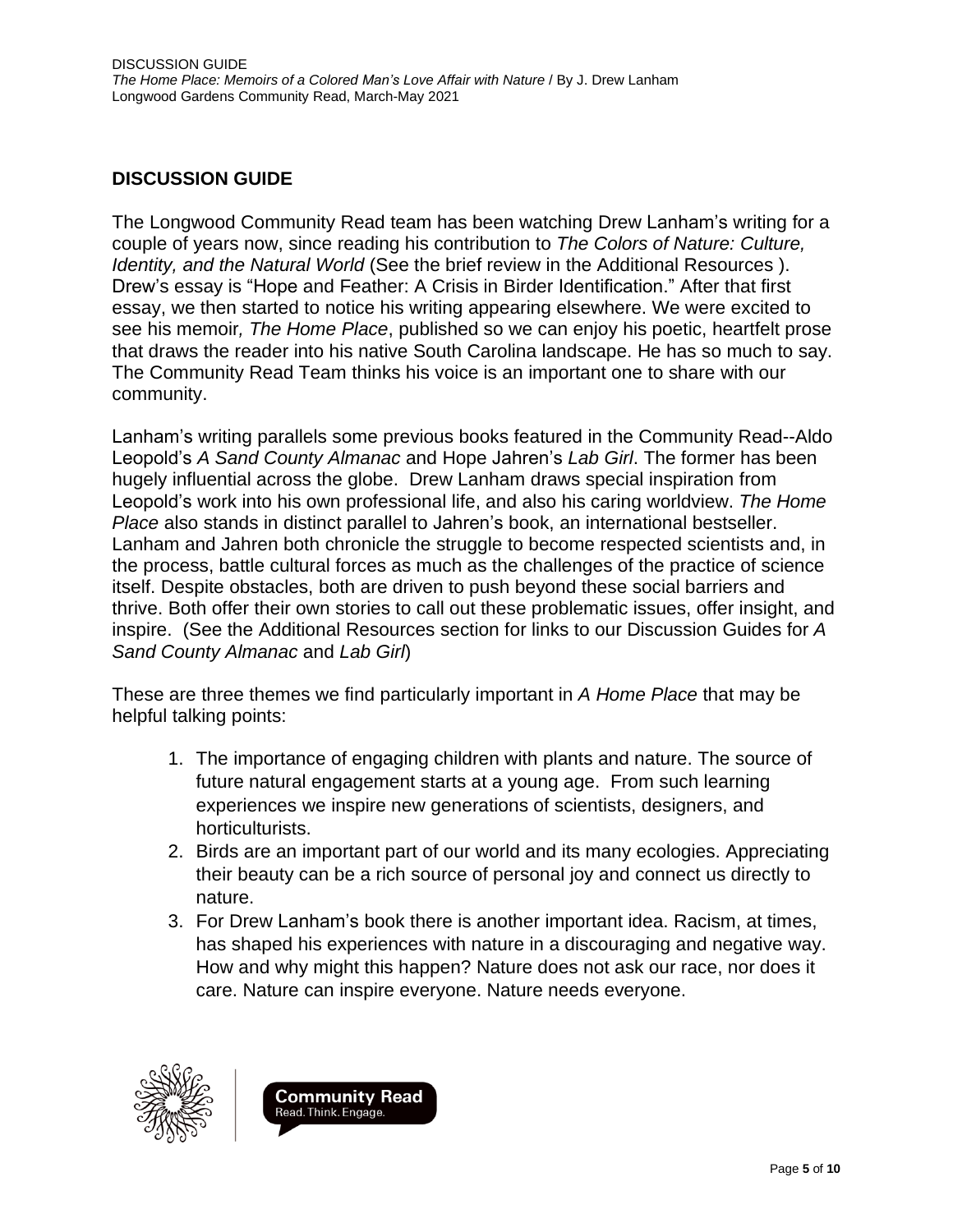For our Community Readers we hope this Discussion Guide helps to spark your thinking and ignite a conversation. We offer a selection of resources to read more for those who want to continue their journey.

#### **Me: An Introduction**

Drew Lanham opens *The Home Place* with the line "I am a man in love with nature." This love has direct influence on his career and hobbies: ornithologist, wildlife ecologist, professor, birder, and hunter. The passion comes to him through his ancestry and family roots. His goal in sharing his story is the hope that "somehow I might move others to find themselves magnified in nature, whomever and wherever they might be." (p. 6)

### **Flock**

In this section, Lanham introduces us to the land and people of his Home Place, his family's rural property in the town of Edgefield in the western South Carolina piedmont. Lanham describes the ecology and geography of the region, and lovingly details the property itself. The Home Place includes his family home ("The Ranch") and a separate home for his beloved grandmother, Mamatha ("The Ramshackle") – where he spent most of his time growing up. His hard-working parents cultivated acres of fruit and vegetables to feed the family and to sell, as well as raising beef cattle to supplement their teachers' incomes. Mamatha had a use for almost every wild plant growing outside her door, and still cooked and heated with wood gathered by Drew and his father from the Home Place. Young Drew, after completing his chores, could walk for hours exploring the wildness of the Home Place, without having to explain where he'd been. In his explorations, he learned about the seasons and the flora and fauna of his home and created memories which, he says, "continue to haunt me pleasantly."

Lanham's family is inextricably tied to his memories of the Home Place. Mamatha, his paternal grandmother, needed someone around after her husband died, and Drew was "loaned" to her to help around the house and keep her from loneliness. She was very spiritual, believed in the supernatural, and prepared her own potions and herbal remedies to administer with incantations when treating illness. Hoover, Lanham's father (a respected middle school earth science teacher), looms large in his memory as "some sort of superhuman being" who took care of things at the Home Place because it had to be done for his family, and done the right way. His mother Willie May (a biology teacher) was "equally adept at the finer points of fetal pig dissection and at canning



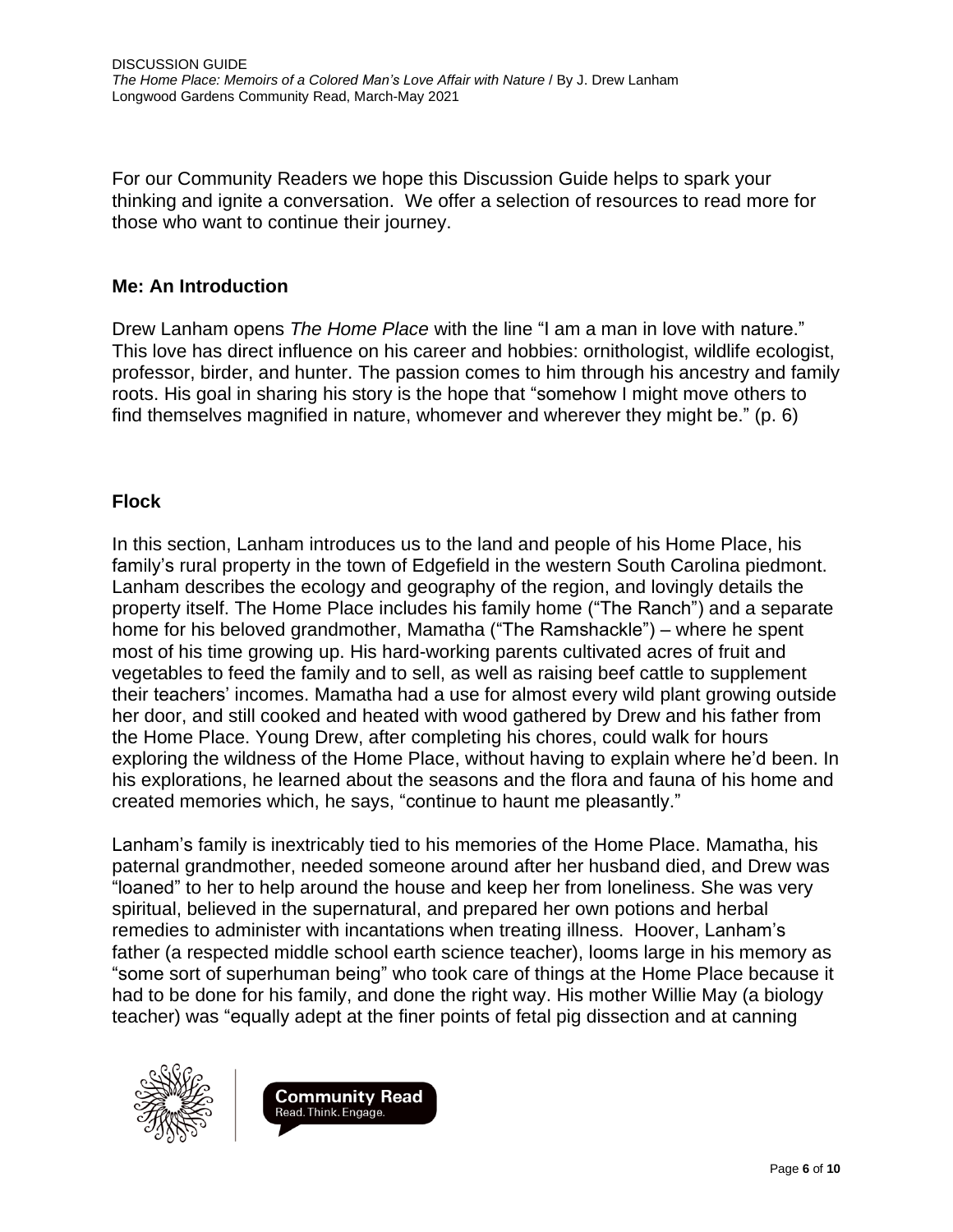peaches, pears, and peas." Lanham and his three siblings have essentially, and much to his regret, lost their strong connection to the Home Place land. He has vowed to continue the passionate love of wild things that he learned on the Home Place as a religion of sorts, because "nature seems worthy of worship."

Discussion Questions:

- 1. Why do you think the author uses the word "Colored" in the book's subtitle, instead of Black or African American? What significance does the word colored hold to him? Why is it important to him to qualify who he is when describing his "love affair with nature?"
- 2. How much do you think Lanham's life with his family on the Home Place influenced his career choice of ornithologist, wildlife ecologist and professor? How much is nature vs. nurture - could he have followed the same path if he did not have the daily interactions with nature that fueled his passion and imagination?
- 3. In "A Field Guide to the Four," Lanham describes his reaction to Aldo Leopold's classic conservation book *A Sand County Almanac* (1949). Why do you think Leopold's ideas resonated with him?

# **Fledgling**

In this section, Lanham touches on influential events of his youth. He always had a fascination with flight, and would launch himself from ladders, trees, roofs, and haystacks in an attempt to defy gravity like the birds, butterflies, bats, and airplanes that he admired. He noticed birds from a young age, and they were always present in life on the Home Place. After getting his first field guide in second grade, the budding ornithologist and birder studied them and began to know their names: "even if I couldn't fly like them, I could watch them and imagine life on the wing."

The gift of a BB gun taught him that creatures' lives shouldn't be taken just for the experience of doing so, after he regrettably killed a sparrow for sport. His childhood love for cowboy movies fueled his imagination when he was tending his family's herd of cows, even though it was disappointing to him that he was a teenager before he knew that there had been cowboys that looked like him. In the poignant chapter "Life's Spring," Lanham parallels the spring that provided water to the Home Place with the loss of his father at a young age due to his increasingly weak heart. The spring, the



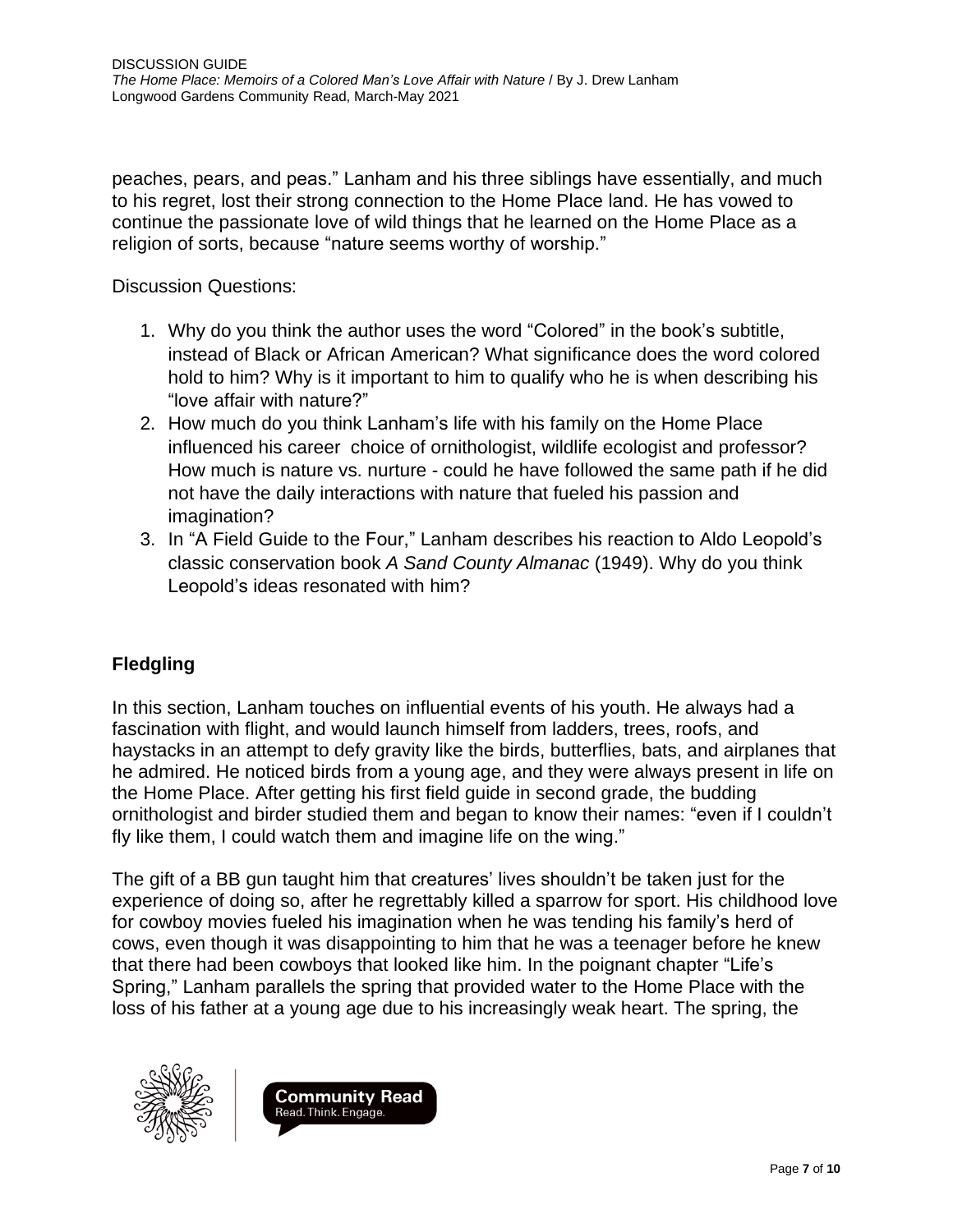lifeblood of the property, could no longer support the Home Place without Hoover to tend to it, and must be replaced by a well.

### Discussion Questions

- 1. Is it surprising that the author, a man of science, had such an active imagination as a child? Is there something about birds that fuels the imagination?
- 2. Lanham says of the family's cows: "[They] were so much more than stress and labor to Daddy. They were a release from things that he could not control, fourlegged confessors. He loved those cows." (p. 122) Why are interactions with nature therapeutic for so many?
- 3. Why do you think the author relates water so strongly with his father? What role did his father play in his life?

## Quotes to Spark Discussion

"Somehow my color often casts my love affair with nature in shadow. Being who and what I am doesn't fit the common calculus. I am the rare bird, the oddity: appreciated by some for my different perspective and discounted by others as an unnecessary nuisance, an unusually colored fish out of water. But in all my time wandering I've yet to have a wild creature question my identity. Not a single cardinal or ovenbird has ever paused in dawnsong declaration to ask the reason for my being." (p. 4)

"I believe the best way to begin reconnecting humanity's heart, mind, and soul to nature is for us to share our individual stories." (p. 7)

"I've expanded the walls of my spiritual existence beyond the pews and pulpit to include longleaf savannas, salt marshes, cove forests, and tall-grass prairie. The miracles for me are in migratory journeys and moonlit nights. Nature seems worthy of worship" (p. 96)

# **Flight**

This section begins with an internal revelation by Lanham that sets up a trajectory/journey of self-discovery beyond his professional pursuit of science. Lanham



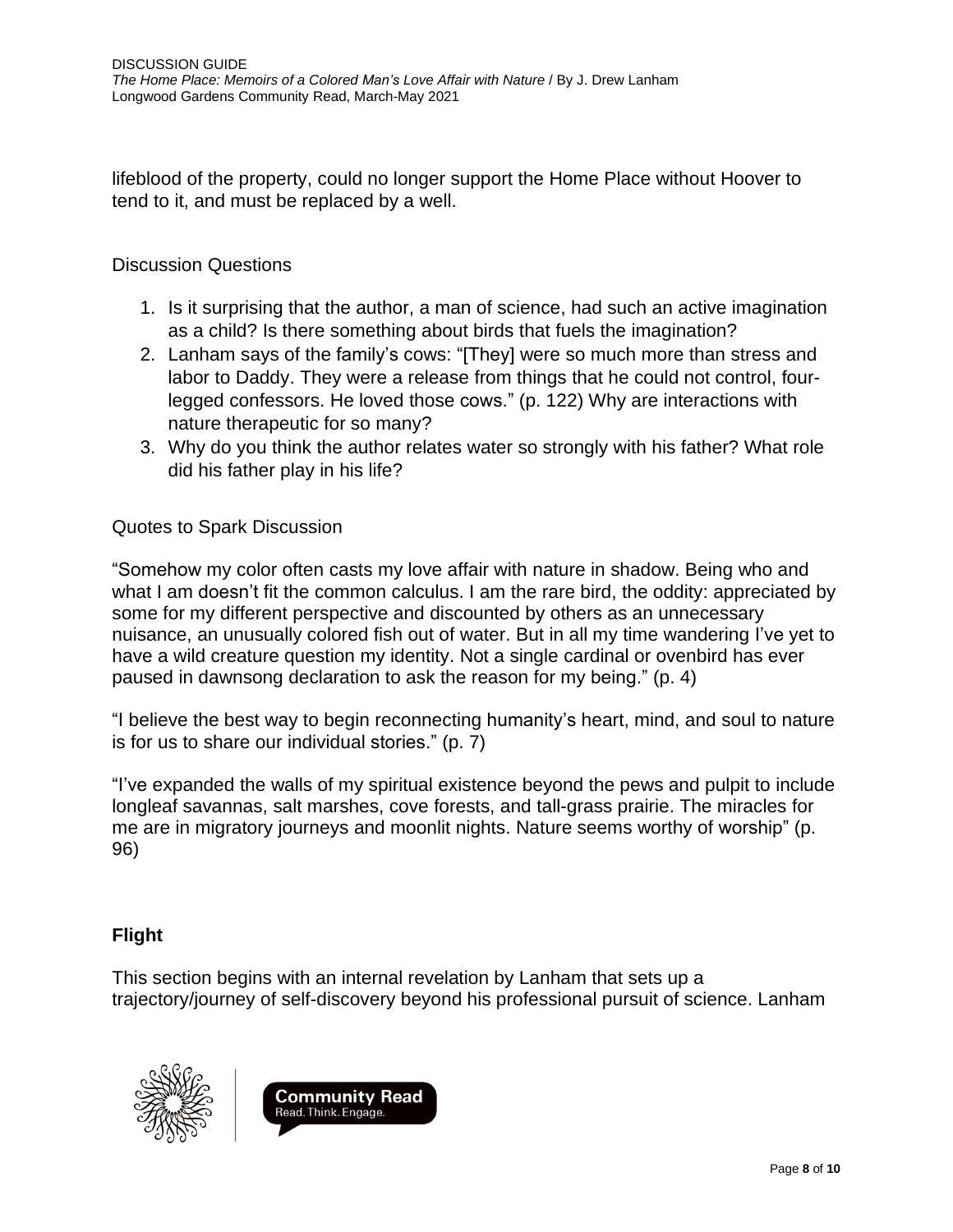writes about his own emotional journey. He celebrates his teachers—living, dead, literary, scientific, and nonhuman—that offer life lessons along the way to be a good student, good son, good father, good scientist, good teacher, and good writer. Lanham admits to his nature as "hoop jumper" both personally and professionally. He faces challenges in a series rather than as a 'big plan' to be achieved. Lanham follows his heart to expand his world and understanding. He challenges himself and thereby create new hoops to enrich his journey. One example is his interest in hunting as an adult. From these challenges he discovers new meaning (jawbone of a slain deer represents much more, for example).

As part of his journey, Lanham consciously decides to embrace caring into his professional work in an act he calls "embracing a new religion." Encounters with the preeminent thinker E.O. Wilson and exploring his own thoughts about his past in a writer's workshop help to point the way. Lanham more deeply examines his personal and family history that has been shaped by racism and its legacy; his own immediate family; and the birds, plants, and ecology of his native South Carolina land. This reflection on history yields a lesson on the potential (and hope) that a connection to land and nature represents for others more broadly. What might this connection to the land be? To discover for himself, Lanham digs metaphorically through both evidence and memory. Genealogy reveals a path with frustrating dead ends, unforeseen connections, and the painful truths about slavery. Because of this journey Lanham realizes that one's own family were indeed heroic. They offer him a patchwork legacy to both family and the land to draw upon personally and professionally. Lanham closes by considering how he might combine this legacy with that of one of his teachers, Aldo Leopold, to manage 120 acres that still is held by his family.

### Discussion Questions

- 1. Who are some of the Teachers Lanham references? What are the gifts/lessons they offer him as a student, son, father, or human?
- 2. Specific birds are mentioned throughout this book. What are some that you can recall? How does Lanham use birds in his writing to create place or convey a message?
- 3. Racism and its legacy cast a long shadow over Lanham's life. Might you name a few of these examples? Is Lanham hopeful for the future? What signs of hope does he offer? What work must be done?